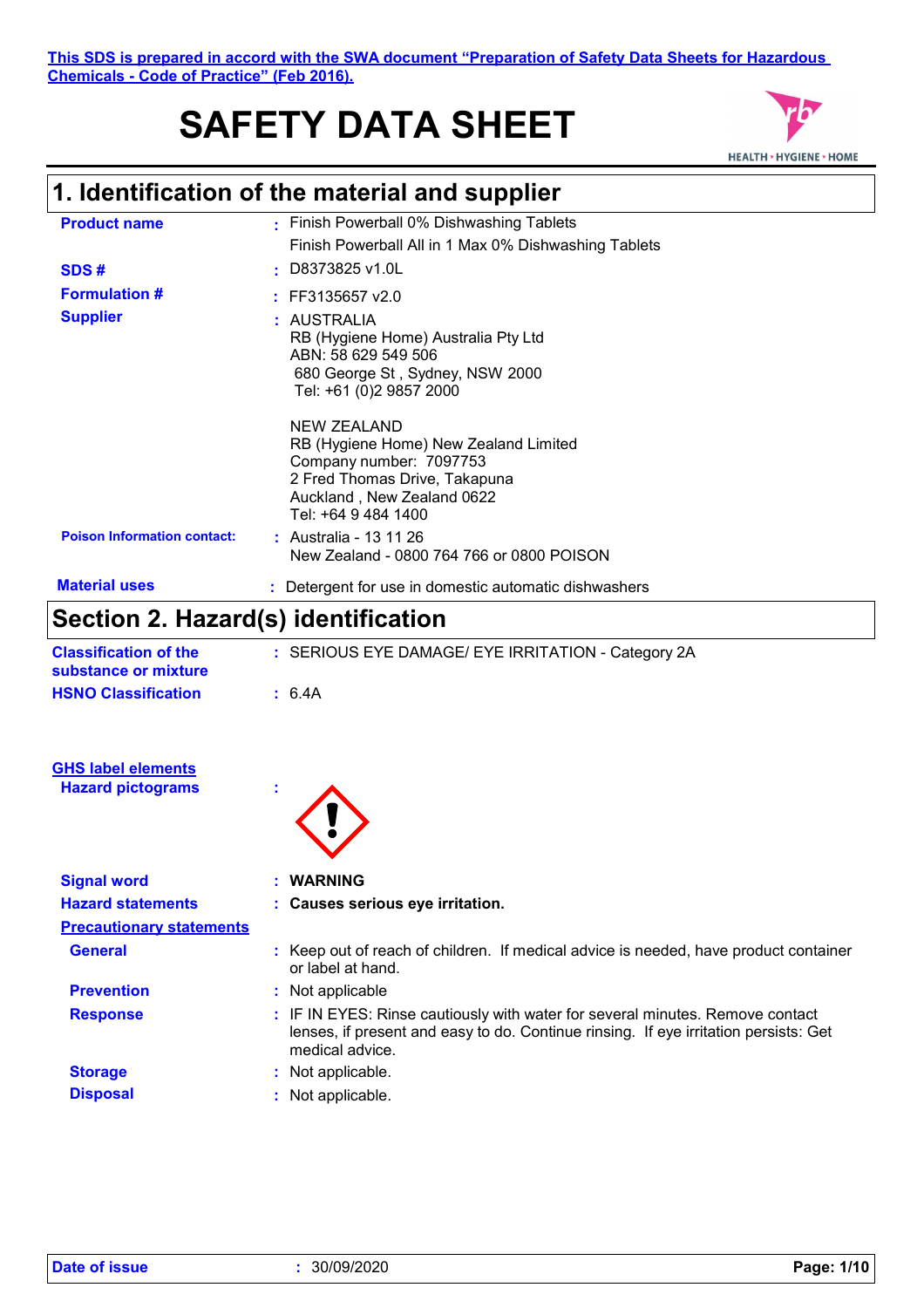### **Section 2. Hazard(s) identification**

### **Recommendations :** Handle with dry hands only. Do not ingest. If product is ingested then seek medical advice.

**Other hazards which do not :** None known. **result in classification**

### **Section 3. Composition and ingredient information**

**Substance/mixture :**

Mixture

| <b>Ingredient name</b>                                                   | $\%$ (w/w) | <b>CAS number</b> |
|--------------------------------------------------------------------------|------------|-------------------|
| I sodium carbonate                                                       | l≥10 - ≤30 | 497-19-8          |
| disodium carbonate, compound with hydrogen peroxide (2:3)                | ≥10 - <25  | 15630-89-4        |
| Poly(oxy-1,2-ethanediyl),α-hydro-ω-hydroxy- Ethane-1,2-diol, ethoxylated | ≤10        | 25322-68-3        |
| l Cellulose                                                              | ՝≤3        | 9004-34-6         |
| Phosphonic acid, (1-hydroxyethylidene) bis-, sodium salt                 | $≤10$      | 29329-71-3        |

 **Other Non-hazardous ingredients to 100%**

**Occupational exposure limits, if available, are listed in Section 8.**

### **Section 4. First aid measures**

#### **Description of necessary first aid measures**

| <b>Eye contact</b>                    | : Immediately flush eyes with plenty of water, occasionally lifting the upper and lower<br>eyelids. Check for and remove any contact lenses. Continue to rinse for at least 10<br>minutes. Get medical attention.                                                                                                                                                                                                                                                                                                                                                                                                                                                                                                                                                                                                            |
|---------------------------------------|------------------------------------------------------------------------------------------------------------------------------------------------------------------------------------------------------------------------------------------------------------------------------------------------------------------------------------------------------------------------------------------------------------------------------------------------------------------------------------------------------------------------------------------------------------------------------------------------------------------------------------------------------------------------------------------------------------------------------------------------------------------------------------------------------------------------------|
| <b>Inhalation</b>                     | : Remove victim to fresh air and keep at rest in a position comfortable for breathing.<br>If not breathing, if breathing is irregular or if respiratory arrest occurs, provide<br>artificial respiration or oxygen by trained personnel. It may be dangerous to the<br>person providing aid to give mouth-to-mouth resuscitation. Get medical attention if<br>adverse health effects persist or are severe. If unconscious, place in recovery<br>position and get medical attention immediately. Maintain an open airway. Loosen<br>tight clothing such as a collar, tie, belt or waistband. In case of inhalation of<br>decomposition products in a fire, symptoms may be delayed. The exposed person<br>may need to be kept under medical surveillance for 48 hours.                                                       |
| <b>Skin contact</b>                   | : Flush contaminated skin with plenty of water. Remove contaminated clothing and<br>shoes. Get medical attention if symptoms occur. Wash clothing before reuse.<br>Clean shoes thoroughly before reuse.                                                                                                                                                                                                                                                                                                                                                                                                                                                                                                                                                                                                                      |
| <b>Ingestion</b>                      | : Wash out mouth with water. Remove dentures if any. Remove victim to fresh air<br>and keep at rest in a position comfortable for breathing. If material has been<br>swallowed and the exposed person is conscious, give small quantities of water to<br>drink. Stop if the exposed person feels sick as vomiting may be dangerous. Do not<br>induce vomiting unless directed to do so by medical personnel. If vomiting occurs,<br>the head should be kept low so that vomit does not enter the lungs. Get medical<br>attention if adverse health effects persist or are severe. Never give anything by<br>mouth to an unconscious person. If unconscious, place in recovery position and get<br>medical attention immediately. Maintain an open airway. Loosen tight clothing such<br>as a collar, tie, belt or waistband. |
|                                       | <b>Most important symptoms/effects, acute and delayed</b>                                                                                                                                                                                                                                                                                                                                                                                                                                                                                                                                                                                                                                                                                                                                                                    |
| <b>Potential acute health effects</b> |                                                                                                                                                                                                                                                                                                                                                                                                                                                                                                                                                                                                                                                                                                                                                                                                                              |
| <b>Eye contact</b>                    | : Causes serious eye irritation.                                                                                                                                                                                                                                                                                                                                                                                                                                                                                                                                                                                                                                                                                                                                                                                             |
| <b>Inhalation</b>                     | : No known significant effects or critical hazards.                                                                                                                                                                                                                                                                                                                                                                                                                                                                                                                                                                                                                                                                                                                                                                          |
| <b>Skin contact</b>                   | : No known significant effects or critical hazards.                                                                                                                                                                                                                                                                                                                                                                                                                                                                                                                                                                                                                                                                                                                                                                          |
| Date of issue                         | : 30/09/2020<br>Page: 2/10                                                                                                                                                                                                                                                                                                                                                                                                                                                                                                                                                                                                                                                                                                                                                                                                   |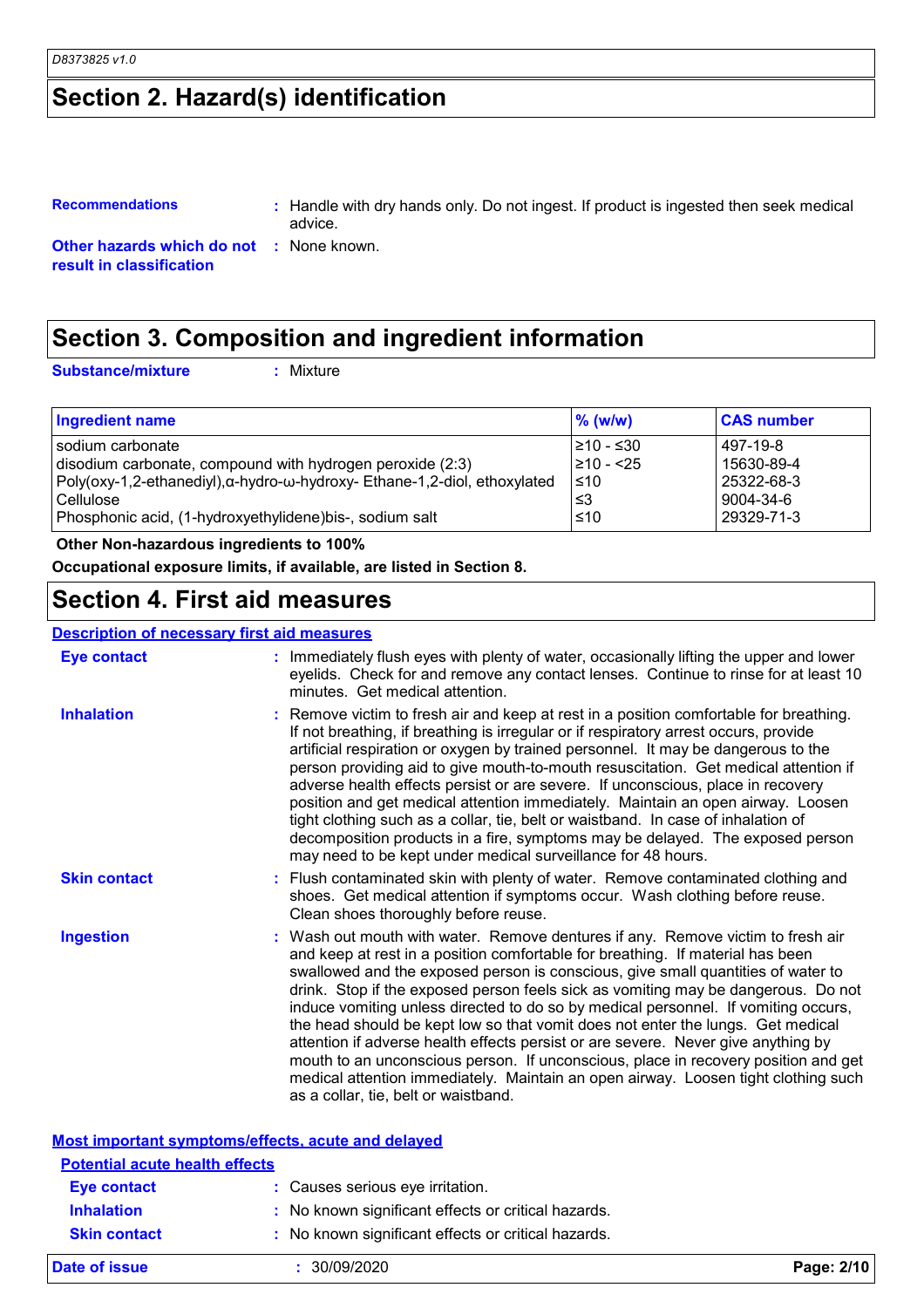### **Section 4. First aid measures**

| <b>Ingestion</b>                    | : No known significant effects or critical hazards.                                                                                                                      |
|-------------------------------------|--------------------------------------------------------------------------------------------------------------------------------------------------------------------------|
| <b>Over-exposure signs/symptoms</b> |                                                                                                                                                                          |
| <b>Eye contact</b>                  | : Adverse symptoms may include the following:<br>pain or irritation<br>watering<br>redness                                                                               |
| <b>Inhalation</b>                   | : No specific data.                                                                                                                                                      |
| <b>Skin contact</b>                 | : No specific data.                                                                                                                                                      |
| <b>Ingestion</b>                    | : No specific data.                                                                                                                                                      |
|                                     | Indication of immediate medical attention and special treatment needed, if necessary                                                                                     |
| <b>Notes to physician</b>           | : In case of inhalation of decomposition products in a fire, symptoms may be delayed.<br>The exposed person may need to be kept under medical surveillance for 48 hours. |

|                            | The exposed person may need to be kept up |
|----------------------------|-------------------------------------------|
| <b>Specific treatments</b> | : No specific treatment.                  |

**Protection of first-aiders :** No action shall be taken involving any personal risk or without suitable training. It may be dangerous to the person providing aid to give mouth-to-mouth resuscitation.

**See toxicological information (Section 11)**

#### **Section 5. Fire-fighting measures Hazardous thermal Specific hazards arising from the chemical** Decomposition products may include the following materials: **:** No specific fire or explosion hazard. **:** Use an extinguishing agent suitable for the surrounding fire. **: Extinguishing media :** None known. **Suitable extinguishing media Unsuitable extinguishing media**

| decomposition products                                 | carbon dioxide<br>carbon monoxide<br>nitrogen oxides<br>sulfur oxides<br>phosphorus oxides<br>metal oxide/oxides                                                                                    |
|--------------------------------------------------------|-----------------------------------------------------------------------------------------------------------------------------------------------------------------------------------------------------|
| <b>Special protective actions</b><br>for fire-fighters | : Promptly isolate the scene by removing all persons from the vicinity of the incident if<br>there is a fire. No action shall be taken involving any personal risk or without<br>suitable training. |
| <b>Special protective actions</b>                      | : Fire-fighters should wear appropriate protective equipment and self-contained                                                                                                                     |

### **Section 6. Accidental release measures**

mode.

|                                | <b>Personal precautions, protective equipment and emergency procedures</b>                                                                                                                                                                                                                                                                                                        |
|--------------------------------|-----------------------------------------------------------------------------------------------------------------------------------------------------------------------------------------------------------------------------------------------------------------------------------------------------------------------------------------------------------------------------------|
| For non-emergency<br>personnel | : No action shall be taken involving any personal risk or without suitable training.<br>Evacuate surrounding areas. Keep unnecessary and unprotected personnel from<br>entering. Do not touch or walk through spilled material. Provide adequate<br>ventilation. Wear appropriate respirator when ventilation is inadequate. Put on<br>appropriate personal protective equipment. |
|                                | For emergency responders : If specialized clothing is required to deal with the spillage, take note of any<br>information in Section 8 on suitable and unsuitable materials. See also the<br>information in "For non-emergency personnel".                                                                                                                                        |

breathing apparatus (SCBA) with a full face-piece operated in positive pressure

**Date of issue :** 30/09/2020 **Page: 3/10**

**for fire-fighters**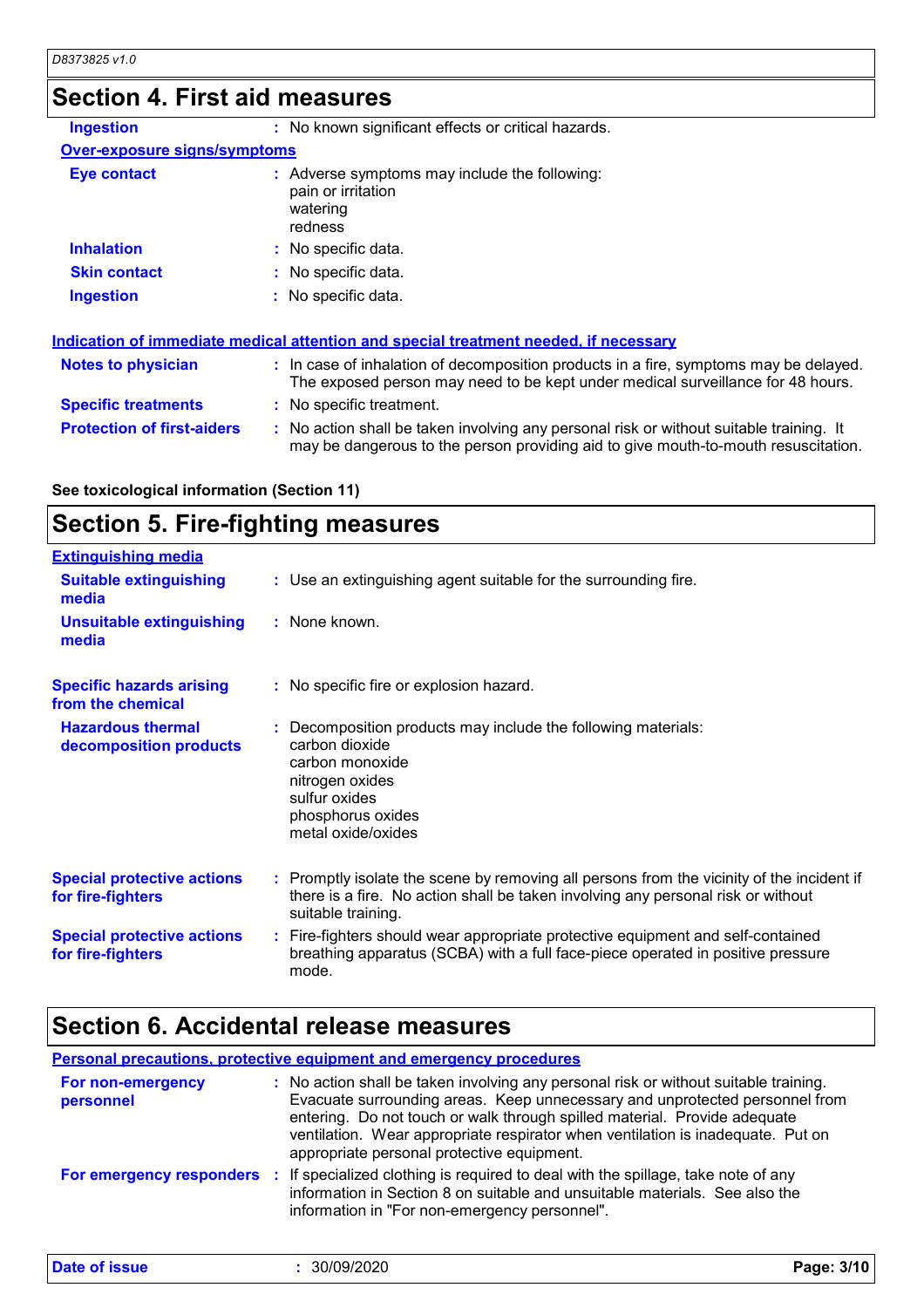### **Section 6. Accidental release measures**

| <b>Environmental precautions</b>                             | : Avoid dispersal of spilled material and runoff and contact with soil, waterways,<br>drains and sewers. Inform the relevant authorities if the product has caused<br>environmental pollution (sewers, waterways, soil or air).                                                                                                                                                                                                                    |
|--------------------------------------------------------------|----------------------------------------------------------------------------------------------------------------------------------------------------------------------------------------------------------------------------------------------------------------------------------------------------------------------------------------------------------------------------------------------------------------------------------------------------|
| <b>Methods and materials for containment and cleaning up</b> |                                                                                                                                                                                                                                                                                                                                                                                                                                                    |
| <b>Small spill</b>                                           | : Move containers from spill area. Avoid dust generation. Using a vacuum with<br>HEPA filter will reduce dust dispersal. Place spilled material in a designated,<br>labeled waste container. Dispose of via a licensed waste disposal contractor.                                                                                                                                                                                                  |
| <b>Large spill</b>                                           | : Move containers from spill area. Approach release from upwind. Prevent entry into<br>sewers, water courses, basements or confined areas. Avoid dust generation. Do<br>not dry sweep. Vacuum dust with equipment fitted with a HEPA filter and place in a<br>closed, labeled waste container. Dispose of via a licensed waste disposal<br>contractor. Note: see Section 1 for emergency contact information and Section 13<br>for waste disposal. |

**See Section 1 for emergency contact information.**

**See Section 8 for information on appropriate personal protective equipment. See Section 13 for additional waste treatment information.**

### **Section 7. Handling and storage**

| <b>Precautions for safe handling</b>                                             |                                                                                                                                                                                                                                                                                                                                                                                                                                                                                                                                                                                                                                                                                                        |
|----------------------------------------------------------------------------------|--------------------------------------------------------------------------------------------------------------------------------------------------------------------------------------------------------------------------------------------------------------------------------------------------------------------------------------------------------------------------------------------------------------------------------------------------------------------------------------------------------------------------------------------------------------------------------------------------------------------------------------------------------------------------------------------------------|
| <b>Protective measures</b>                                                       | : Put on appropriate personal protective equipment (see Section 8). Do not ingest.<br>Avoid contact with eyes, skin and clothing. Keep in the original container or an<br>approved alternative made from a compatible material, kept tightly closed when not<br>in use. Empty containers retain product residue and can be hazardous. Do not<br>reuse container.                                                                                                                                                                                                                                                                                                                                       |
| <b>Advice on general</b><br>occupational hygiene                                 | : Eating, drinking and smoking should be prohibited in areas where this material is<br>handled, stored and processed. Workers should wash hands and face before<br>eating, drinking and smoking. Remove contaminated clothing and protective<br>equipment before entering eating areas. See also Section 8 for additional<br>information on hygiene measures.                                                                                                                                                                                                                                                                                                                                          |
| <b>Conditions for safe storage,</b><br>including any<br><b>incompatibilities</b> | : Do not store above the following temperature: $30^{\circ}$ C (86 $^{\circ}$ F). Daily average of $30^{\circ}$ C.<br>Store in accordance with local regulations. Store in original container protected<br>from direct sunlight in a dry, cool and well-ventilated area, away from incompatible<br>materials (see Section 10) and food and drink. Keep container tightly closed and<br>sealed until ready for use. Containers that have been opened must be carefully<br>resealed and kept upright to prevent leakage. Do not store in unlabeled containers.<br>Use appropriate containment to avoid environmental contamination. See Section 10<br>for incompatible materials before handling or use. |

### **Section 8. Exposure controls and personal protection**

#### **Control parameters**

**Australia**

#### **Occupational exposure limits**

| Ingredient name                                                                     | <b>Exposure limits</b>                                                                                                                                                                             |
|-------------------------------------------------------------------------------------|----------------------------------------------------------------------------------------------------------------------------------------------------------------------------------------------------|
| $Poly(oxy-1, 2-ethanedyl), \alpha-hydro-w-hydroxy-$<br>Ethane-1,2-diol, ethoxylated | DFG MAC-values list (Germany, 7/2018).<br>TWA: 200 mg/m <sup>3</sup> 8 hours. Form: inhalable fraction<br>PEAK: 400 mg/m <sup>3</sup> , 4 times per shift, 15 minutes. Form:<br>inhalable fraction |
| Cellulose                                                                           | Safe Work Australia (Australia, 4/2018).<br>TWA: 10 mg/m <sup>3</sup> 8 hours. Form: fibres                                                                                                        |

**New Zealand**

**Date of issue :** 30/09/2020 **Page: 4/10**

**Occupational exposure limits : No exposure standard allocated.**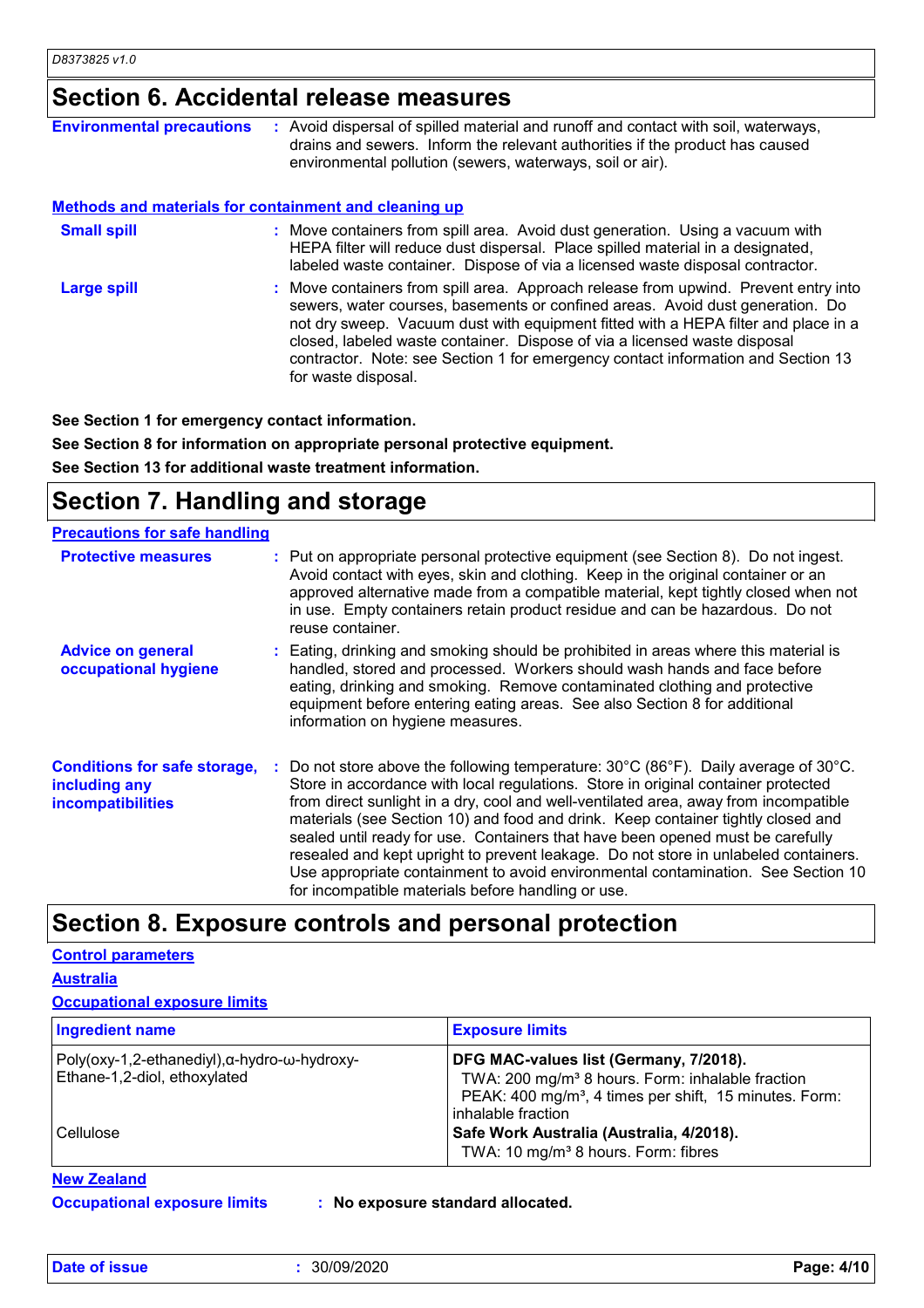### **Section 8. Exposure controls and personal protection**

| Ingredient name | <b>Exposure limits</b>                                                                                                                                                       |
|-----------------|------------------------------------------------------------------------------------------------------------------------------------------------------------------------------|
| Cellulose       | NZ HSWA 2015 (New Zealand, 11/2017).<br>WES-TWA: 10 mg/m <sup>3</sup> 8 hours. Form: The value for<br>inhalable dust containing no asbestos and less than 1%<br>free silica. |

| <b>Appropriate engineering</b><br>controls | : Good general ventilation should be sufficient to control worker exposure to airborne<br>contaminants.                                                                                                                                                                                                                                                                                                                                                                                                                                                                                                                   |  |
|--------------------------------------------|---------------------------------------------------------------------------------------------------------------------------------------------------------------------------------------------------------------------------------------------------------------------------------------------------------------------------------------------------------------------------------------------------------------------------------------------------------------------------------------------------------------------------------------------------------------------------------------------------------------------------|--|
| <b>Environmental exposure</b><br>controls  | : Emissions from ventilation or work process equipment should be checked to ensure<br>they comply with the requirements of environmental protection legislation. In some<br>cases, fume scrubbers, filters or engineering modifications to the process<br>equipment will be necessary to reduce emissions to acceptable levels.                                                                                                                                                                                                                                                                                           |  |
| <b>Individual protection measures</b>      |                                                                                                                                                                                                                                                                                                                                                                                                                                                                                                                                                                                                                           |  |
| <b>Hygiene measures</b>                    | : Wash hands, forearms and face thoroughly after handling chemical products, before<br>eating, smoking and using the lavatory and at the end of the working period.<br>Appropriate techniques should be used to remove potentially contaminated clothing.<br>Wash contaminated clothing before reusing. Ensure that eyewash stations and<br>safety showers are close to the workstation location.                                                                                                                                                                                                                         |  |
| <b>Eye/face protection</b>                 | : Safety eyewear complying with an approved standard should be used when a risk<br>assessment indicates this is necessary to avoid exposure to liquid splashes, mists,<br>gases or dusts. If contact is possible, the following protection should be worn,<br>unless the assessment indicates a higher degree of protection: chemical splash<br>goggles.                                                                                                                                                                                                                                                                  |  |
| <b>Skin protection</b>                     |                                                                                                                                                                                                                                                                                                                                                                                                                                                                                                                                                                                                                           |  |
| <b>Hand protection</b>                     | : Chemical-resistant, impervious gloves complying with an approved standard should<br>be worn at all times when handling chemical products if a risk assessment indicates<br>this is necessary. Considering the parameters specified by the glove manufacturer,<br>check during use that the gloves are still retaining their protective properties. It<br>should be noted that the time to breakthrough for any glove material may be<br>different for different glove manufacturers. In the case of mixtures, consisting of<br>several substances, the protection time of the gloves cannot be accurately<br>estimated. |  |
| <b>Body protection</b>                     | : Personal protective equipment for the body should be selected based on the task<br>being performed and the risks involved and should be approved by a specialist<br>before handling this product.                                                                                                                                                                                                                                                                                                                                                                                                                       |  |
| <b>Other skin protection</b>               | : Appropriate footwear and any additional skin protection measures should be<br>selected based on the task being performed and the risks involved and should be<br>approved by a specialist before handling this product.                                                                                                                                                                                                                                                                                                                                                                                                 |  |
| <b>Respiratory protection</b>              | Based on the hazard and potential for exposure, select a respirator that meets the<br>appropriate standard or certification. Respirators must be used according to a<br>respiratory protection program to ensure proper fitting, training, and other important<br>aspects of use.                                                                                                                                                                                                                                                                                                                                         |  |

## **Section 9. Physical and chemical properties**

| $:$ Not available. |                                                                     |
|--------------------|---------------------------------------------------------------------|
|                    |                                                                     |
|                    |                                                                     |
|                    |                                                                     |
|                    |                                                                     |
|                    |                                                                     |
|                    |                                                                     |
|                    |                                                                     |
|                    |                                                                     |
| : Not available.   |                                                                     |
| : White. Green.    |                                                                     |
|                    |                                                                     |
|                    |                                                                     |
|                    | : Solid. [Tablet.]<br>: Not available.<br>10.5 [Conc. (% w/w): 10%] |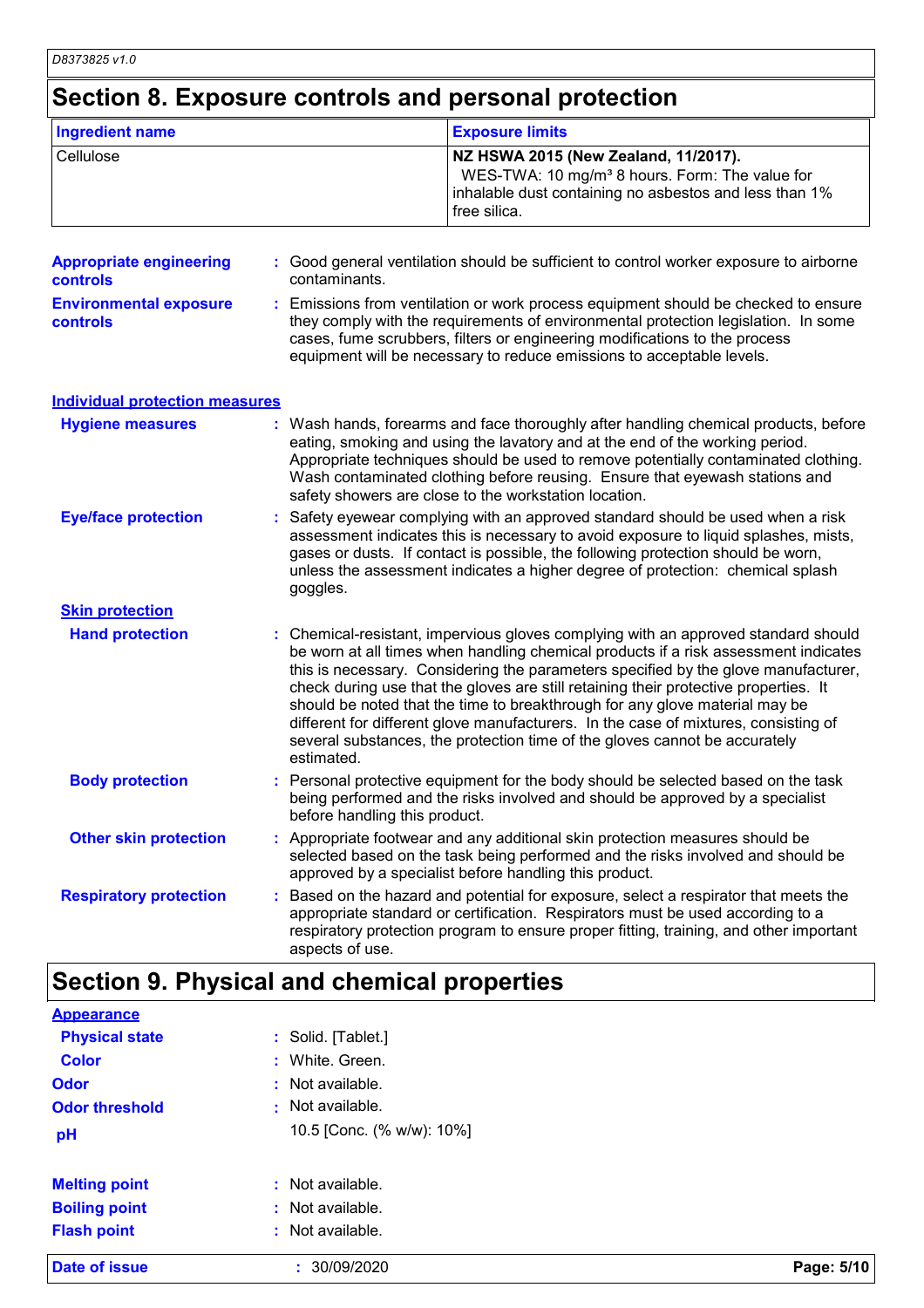### **Section 9. Physical and chemical properties**

| <b>Evaporation rate</b>                           | $:$ Not available.                                                     |
|---------------------------------------------------|------------------------------------------------------------------------|
| <b>Flammability (solid, gas)</b>                  | $:$ Not available.                                                     |
| Lower and upper explosive<br>(flammable) limits   | $:$ Not available.                                                     |
| <b>Vapor pressure</b>                             | $:$ Not available.                                                     |
| <b>Vapor density</b>                              | : Not available.                                                       |
| <b>Relative density</b>                           | $:$ Not available.                                                     |
| <b>Solubility</b>                                 | : Easily soluble in the following materials: cold water and hot water. |
| <b>Solubility in water</b>                        | $:$ Not available.                                                     |
| <b>Partition coefficient: n-</b><br>octanol/water | : Not available.                                                       |
| <b>Auto-ignition temperature</b>                  | $:$ Not available.                                                     |
| <b>Decomposition temperature</b>                  | $:$ Not available.                                                     |
| <b>SADT</b>                                       | : $>55^{\circ}$ C ( $>131^{\circ}$ F)                                  |
| <b>Heat of reaction</b>                           | $:$ <300 J/g                                                           |
| <b>Viscosity</b>                                  | $:$ Not available.                                                     |
| Flow time (ISO 2431)                              | $:$ Not available.                                                     |
| <b>Aerosol product</b>                            |                                                                        |

## **Section 10. Stability and reactivity**

| <b>Reactivity</b>                            | : No specific test data related to reactivity available for this product or its ingredients.              |
|----------------------------------------------|-----------------------------------------------------------------------------------------------------------|
| <b>Chemical stability</b>                    | : The product is stable.                                                                                  |
|                                              | <b>Conditions of instability:</b> Do not expose to temperatures exceeding 50 °C/122 °F.                   |
| <b>Possibility of hazardous</b><br>reactions | : Under normal conditions of storage and use, hazardous reactions will not occur.                         |
| <b>Conditions to avoid</b>                   | : Keep away from heat and direct sunlight. Protect from moisture.                                         |
| <b>Incompatible materials</b>                | : No specific data.                                                                                       |
| <b>Hazardous decomposition</b><br>products   | : Under normal conditions of storage and use, hazardous decomposition products<br>should not be produced. |

### **Section 11. Toxicological information**

#### **Information on toxicological effects**

|  | <b>Acute toxicity</b> |  |
|--|-----------------------|--|
|  |                       |  |

| <b>Product/ingredient name</b>                                                                           | <b>Result</b>                                                     | <b>Species</b> | <b>Dose</b>               | <b>Exposure</b> |
|----------------------------------------------------------------------------------------------------------|-------------------------------------------------------------------|----------------|---------------------------|-----------------|
| sodium carbonate                                                                                         | LD50 Dermal<br>LD50 Oral                                          | Rabbit<br>Rat  | >2000 mg/kg<br>2800 mg/kg |                 |
| disodium carbonate,<br>compound with hydrogen                                                            | LD50 Oral                                                         | Rat            | 1034 mg/kg                |                 |
| peroxide (2:3)<br>Poly(oxy-1,2-ethanediyl), α-hydro-ω-hydroxy- LD50 Oral<br>Ethane-1,2-diol, ethoxylated |                                                                   | Rat            | 5000 mg/kg                |                 |
| <b>Conclusion/Summary</b>                                                                                | Based on available data, the classification criteria are not met. |                |                           |                 |

### **Irritation/Corrosion**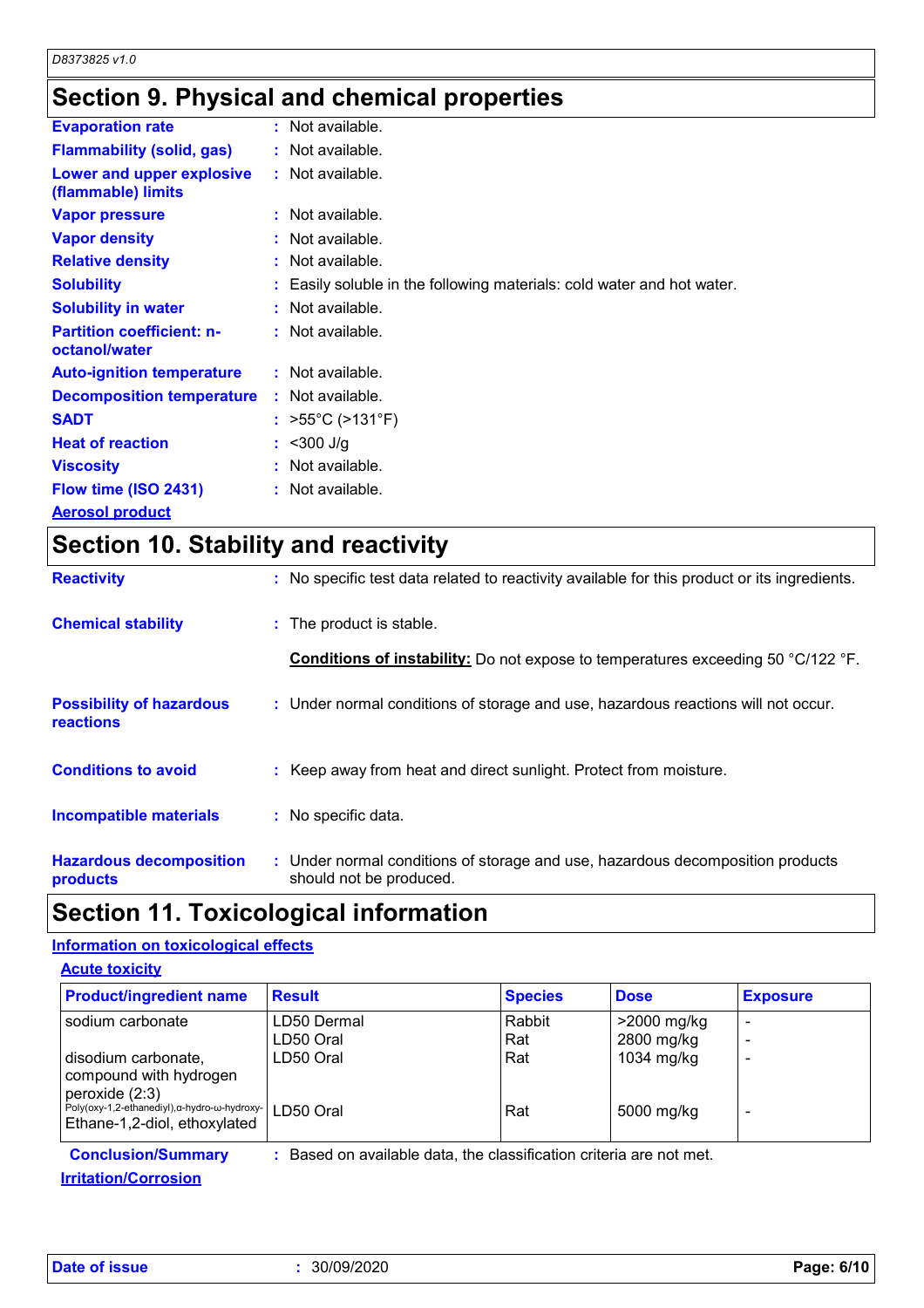## **Section 11. Toxicological information**

| <b>Product/ingredient name</b>                                               | <b>Result</b>                                                       | <b>Species</b> | <b>Score</b> | <b>Exposure</b>            | <b>Observation</b> |
|------------------------------------------------------------------------------|---------------------------------------------------------------------|----------------|--------------|----------------------------|--------------------|
| sodium carbonate                                                             | Eyes - Mild irritant                                                | Rabbit         |              | 0.5 minutes                |                    |
|                                                                              |                                                                     |                |              | 100                        |                    |
|                                                                              | Eyes - Moderate irritant                                            | Rabbit         |              | milligrams<br>24 hours 100 |                    |
|                                                                              |                                                                     |                |              | milligrams                 |                    |
| Poly(oxy-1,2-ethanediyl), α-hydro-ω-hydroxy-<br>Ethane-1,2-diol, ethoxylated | Eyes - Mild irritant                                                | Rabbit         |              | 24 hours 500               |                    |
|                                                                              | Eyes - Mild irritant                                                | Rabbit         |              | milligrams<br>500          |                    |
|                                                                              |                                                                     |                |              | milligrams                 |                    |
|                                                                              | Skin - Mild irritant                                                | Rabbit         |              | 24 hours 500               |                    |
|                                                                              | Skin - Mild irritant                                                | Rabbit         |              | milligrams<br>500          |                    |
|                                                                              |                                                                     |                |              | milligrams                 |                    |
| <b>Conclusion/Summary</b>                                                    |                                                                     |                |              |                            |                    |
| <b>Skin</b>                                                                  | : Based on available data, the classification criteria are not met. |                |              |                            |                    |
| <b>Eyes</b>                                                                  | : Based on Calculation method: Causes serious eye irritation.       |                |              |                            |                    |
| <b>Respiratory</b>                                                           | : Based on available data, the classification criteria are not met. |                |              |                            |                    |
| <b>Sensitization</b>                                                         |                                                                     |                |              |                            |                    |
| Not available.                                                               |                                                                     |                |              |                            |                    |
| <b>Conclusion/Summary</b>                                                    |                                                                     |                |              |                            |                    |
| <b>Skin</b>                                                                  | : Based on available data, the classification criteria are not met. |                |              |                            |                    |
| <b>Respiratory</b>                                                           | : Based on available data, the classification criteria are not met. |                |              |                            |                    |
| <b>Mutagenicity</b>                                                          |                                                                     |                |              |                            |                    |
| Not available.                                                               |                                                                     |                |              |                            |                    |
| <b>Conclusion/Summary</b>                                                    | : Based on available data, the classification criteria are not met. |                |              |                            |                    |
| <b>Carcinogenicity</b>                                                       |                                                                     |                |              |                            |                    |
| Not available.                                                               |                                                                     |                |              |                            |                    |
|                                                                              |                                                                     |                |              |                            |                    |
| <b>Conclusion/Summary</b>                                                    | : Based on available data, the classification criteria are not met. |                |              |                            |                    |
| <b>Reproductive toxicity</b>                                                 |                                                                     |                |              |                            |                    |
| Not available.                                                               |                                                                     |                |              |                            |                    |
| <b>Conclusion/Summary</b>                                                    | : Based on available data, the classification criteria are not met. |                |              |                            |                    |
| <b>Teratogenicity</b>                                                        |                                                                     |                |              |                            |                    |
| Not available.                                                               |                                                                     |                |              |                            |                    |
| <b>Conclusion/Summary</b>                                                    | : Based on available data, the classification criteria are not met. |                |              |                            |                    |
| <b>Specific target organ toxicity (single exposure)</b>                      |                                                                     |                |              |                            |                    |
| Not available.                                                               |                                                                     |                |              |                            |                    |
| <b>Specific target organ toxicity (repeated exposure)</b>                    |                                                                     |                |              |                            |                    |
| Not available.                                                               |                                                                     |                |              |                            |                    |
| <b>Aspiration hazard</b>                                                     |                                                                     |                |              |                            |                    |
| Not available.                                                               |                                                                     |                |              |                            |                    |
|                                                                              |                                                                     |                |              |                            |                    |
|                                                                              | : Not available.                                                    |                |              |                            |                    |
| <b>Information on the likely</b><br>routes of exposure                       |                                                                     |                |              |                            |                    |
| <b>Potential acute health effects</b>                                        |                                                                     |                |              |                            |                    |
| <b>Eye contact</b>                                                           | : Causes serious eye irritation.                                    |                |              |                            |                    |
| <b>Inhalation</b>                                                            | : No known significant effects or critical hazards.                 |                |              |                            |                    |
| <b>Skin contact</b>                                                          | : No known significant effects or critical hazards.                 |                |              |                            |                    |
|                                                                              |                                                                     |                |              |                            |                    |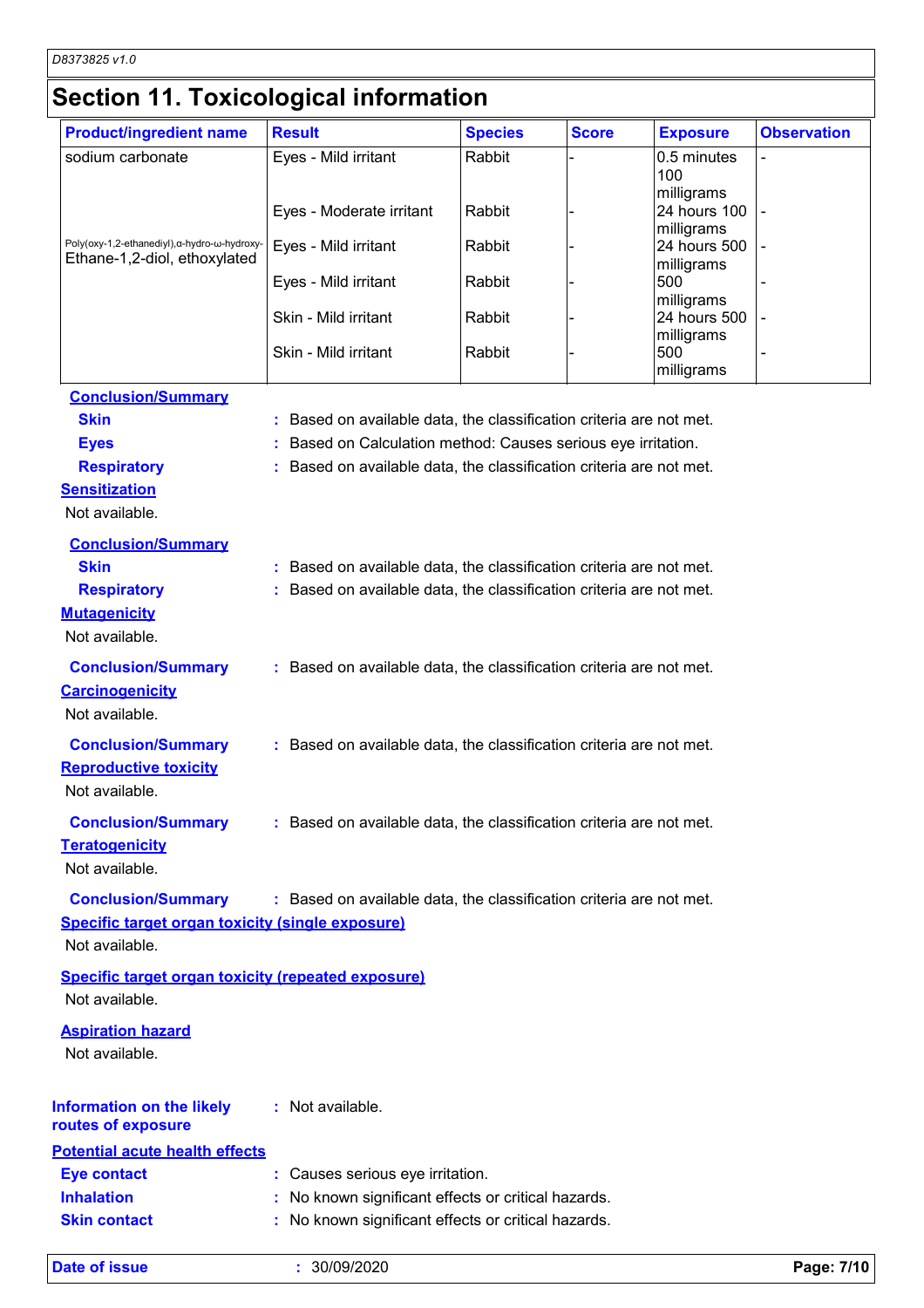### **Section 11. Toxicological information**

**Ingestion :** No known significant effects or critical hazards.

#### **Symptoms related to the physical, chemical and toxicological characteristics**

| <b>Eye contact</b>  | : Adverse symptoms may include the following:<br>pain or irritation<br>watering<br>redness |
|---------------------|--------------------------------------------------------------------------------------------|
| <b>Inhalation</b>   | : No specific data.                                                                        |
| <b>Skin contact</b> | : No specific data.                                                                        |
| <b>Ingestion</b>    | : No specific data.                                                                        |

#### **Delayed and immediate effects and also chronic effects from short and long term exposure**

| <b>Short term exposure</b>                        |                                                                     |
|---------------------------------------------------|---------------------------------------------------------------------|
| <b>Potential immediate</b><br>effects             | $:$ Not available.                                                  |
| <b>Potential delayed effects : Not available.</b> |                                                                     |
| <b>Long term exposure</b>                         |                                                                     |
| <b>Potential immediate</b><br><b>effects</b>      | $:$ Not available.                                                  |
| <b>Potential delayed effects : Not available.</b> |                                                                     |
| <b>Potential chronic health effects</b>           |                                                                     |
| Not available.                                    |                                                                     |
| <b>Conclusion/Summary</b>                         | : Based on available data, the classification criteria are not met. |
| <b>General</b>                                    | : No known significant effects or critical hazards.                 |
| <b>Carcinogenicity</b>                            | : No known significant effects or critical hazards.                 |
| <b>Mutagenicity</b>                               | : No known significant effects or critical hazards.                 |
| <b>Teratogenicity</b>                             | : No known significant effects or critical hazards.                 |
| <b>Developmental effects</b>                      | : No known significant effects or critical hazards.                 |
| <b>Fertility effects</b>                          | : No known significant effects or critical hazards.                 |

#### **Numerical measures of toxicity**

| <b>Acute toxicity estimates</b> |                  |  |
|---------------------------------|------------------|--|
| <b>Route</b>                    | <b>ATE value</b> |  |
| <b>Oral</b>                     | 5310.71 mg/kg    |  |

### **Section 12. Ecological information**

#### **Toxicity**

| <b>Product/ingredient name</b>                                               | <b>Result</b>                        | <b>Species</b>              | <b>Exposure</b> |
|------------------------------------------------------------------------------|--------------------------------------|-----------------------------|-----------------|
| sodium carbonate                                                             | Acute EC50 242000 µg/l Fresh water   | Algae - Navicula seminulum  | 96 hours        |
|                                                                              | Acute LC50 176000 µg/l Fresh water   | Crustaceans - Amphipoda     | 48 hours        |
|                                                                              | Acute LC50 265000 µg/l Fresh water   | Daphnia - Daphnia magna     | 48 hours        |
|                                                                              | Acute LC50 300000 µg/l Fresh water   | Fish - Lepomis macrochirus  | 96 hours        |
| disodium carbonate,<br>compound with hydrogen<br>peroxide $(2:3)$            | Acute EC50 70 mg/l                   | Algae - Chlorella emersonii | 240 hours       |
|                                                                              | Acute EC50 4.9 mg/l                  | Daphnia - Daphnia Pulex     | 48 hours        |
|                                                                              | Acute LC50 70.7 mg/l                 | Fish - Pimephales promelas  | 48 hours        |
| Poly(oxy-1,2-ethanediyl), α-hydro-ω-hydroxy-<br>Ethane-1,2-diol, ethoxylated | Acute LC50 >1000000 µg/l Fresh water | Fish - Salmo salar - Parr   | 96 hours        |

**Date of issue :** 30/09/2020 **Page: 8/10**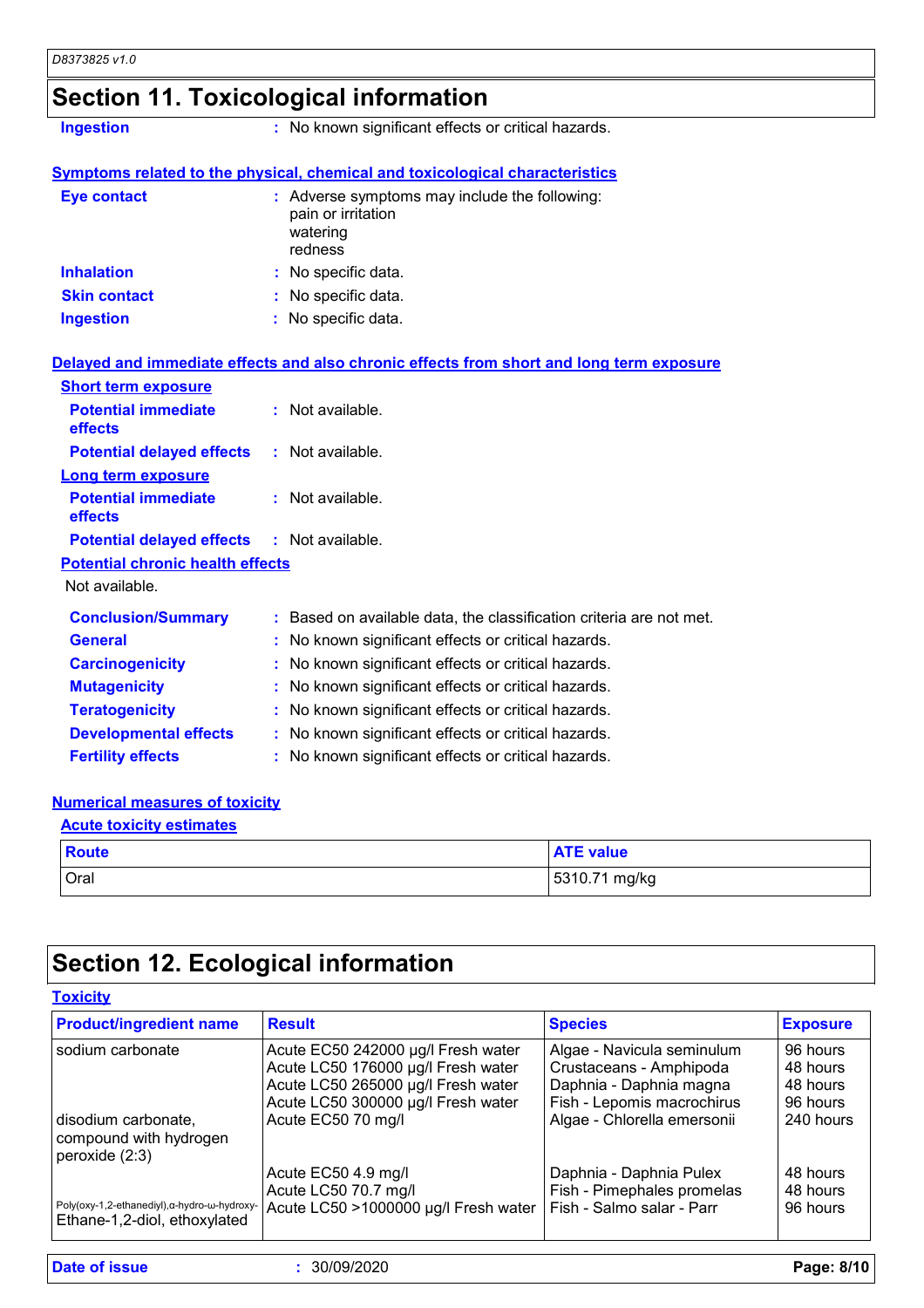### **Section 12. Ecological information**

**Conclusion/Summary :** Based on available data, the classification criteria are not met.

#### **Persistence and degradability**

Not available.

#### **Bioaccumulative potential**

| <b>Product/ingredient name</b>                                                                | <b>LogP</b> <sub>ow</sub> | <b>BCF</b> | <b>Potential</b> |
|-----------------------------------------------------------------------------------------------|---------------------------|------------|------------------|
| Poly(oxy-1,2-ethanediyl), $\alpha$ -hydro- $\omega$ -hydroxy-<br>Ethane-1,2-diol, ethoxylated |                           | າ າ<br>ے.د | low              |

#### **Mobility in soil**

| <b>Soil/water partition</b> | : Not available. |
|-----------------------------|------------------|
| <b>coefficient (Koc)</b>    |                  |

| <b>Other adverse effects</b> | No known significant effects or critical hazards. |
|------------------------------|---------------------------------------------------|
|------------------------------|---------------------------------------------------|

### **Section 13. Disposal considerations**

| <b>Disposal methods</b> | : The generation of waste should be avoided or minimized wherever possible.<br>Disposal of this product, solutions and any by-products should at all times comply<br>with the requirements of environmental protection and waste disposal legislation<br>and any regional local authority requirements. Dispose of surplus and non-<br>recyclable products via a licensed waste disposal contractor. Waste should not be<br>disposed of untreated to the sewer unless fully compliant with the requirements of<br>all authorities with jurisdiction. Waste packaging should be recycled. Incineration or<br>landfill should only be considered when recycling is not feasible. This material and<br>its container must be disposed of in a safe way. Care should be taken when<br>handling emptied containers that have not been cleaned or rinsed out. Empty |
|-------------------------|---------------------------------------------------------------------------------------------------------------------------------------------------------------------------------------------------------------------------------------------------------------------------------------------------------------------------------------------------------------------------------------------------------------------------------------------------------------------------------------------------------------------------------------------------------------------------------------------------------------------------------------------------------------------------------------------------------------------------------------------------------------------------------------------------------------------------------------------------------------|
|                         | containers or liners may retain some product residues. Avoid dispersal of spilled<br>material and runoff and contact with soil, waterways, drains and sewers.                                                                                                                                                                                                                                                                                                                                                                                                                                                                                                                                                                                                                                                                                                 |

### **Section 14. Transport information**

|                                      | <b>ADG</b>     | <b>ADR/RID</b> | <b>IMDG</b>    | <b>IATA</b>    |
|--------------------------------------|----------------|----------------|----------------|----------------|
| <b>UN number</b>                     | Not regulated. | Not regulated. | Not regulated. | Not regulated. |
| <b>UN proper</b><br>shipping name    |                |                |                |                |
| <b>Transport hazard</b><br>class(es) |                |                |                |                |
| <b>Packing group</b>                 | ٠              |                |                |                |
| <b>Environmental</b><br>hazards      | No.            | No.            | No.            | No.            |

**Special precautions for user Transport within user's premises:** always transport in closed containers that are **:** upright and secure. Ensure that persons transporting the product know what to do in the event of an accident or spillage. For long distance transport of bulk material or shrunk pallet take into consideration sections 7 and 10.

**Transport in bulk according :** Not available. **to IMO instruments**